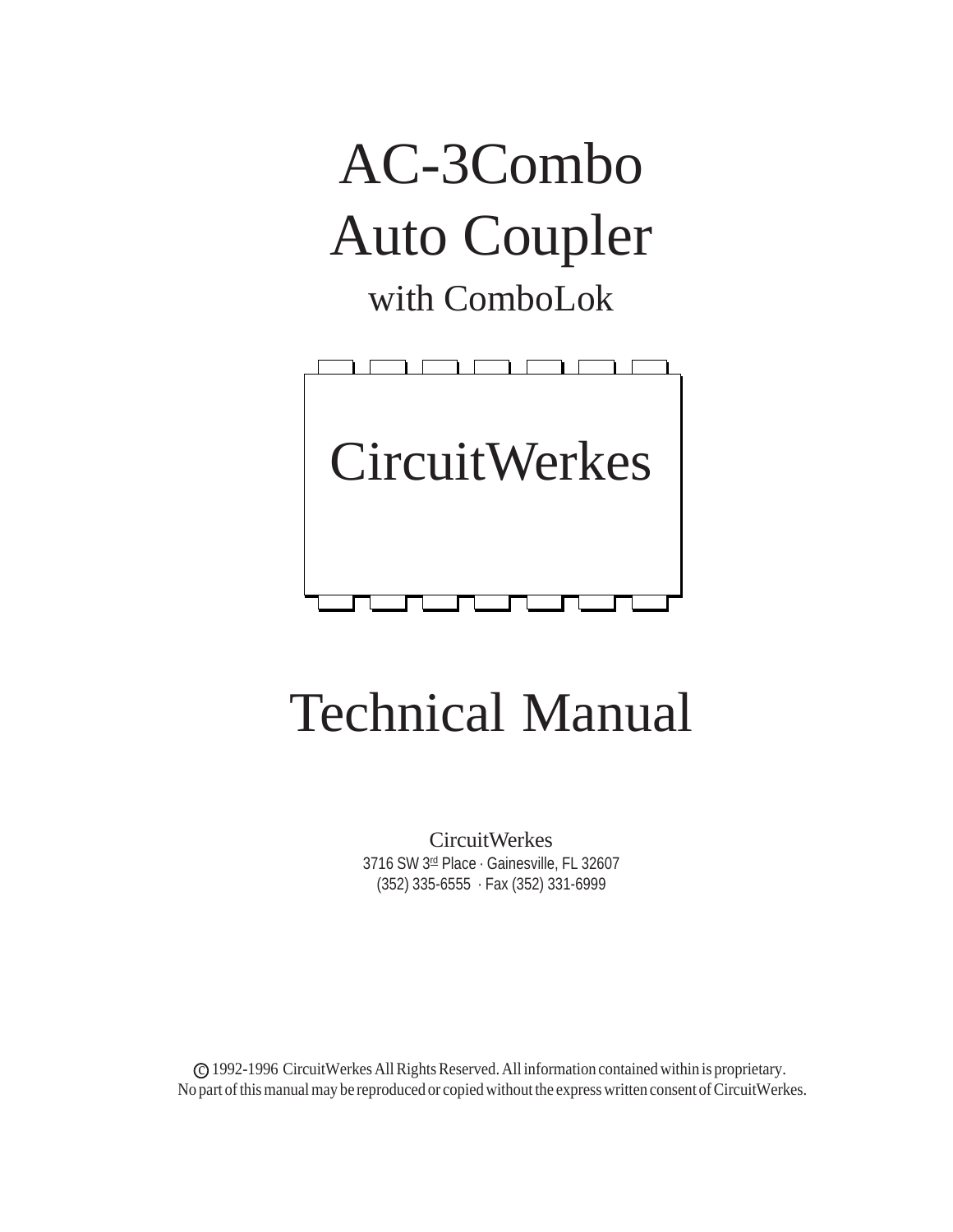## **Contents**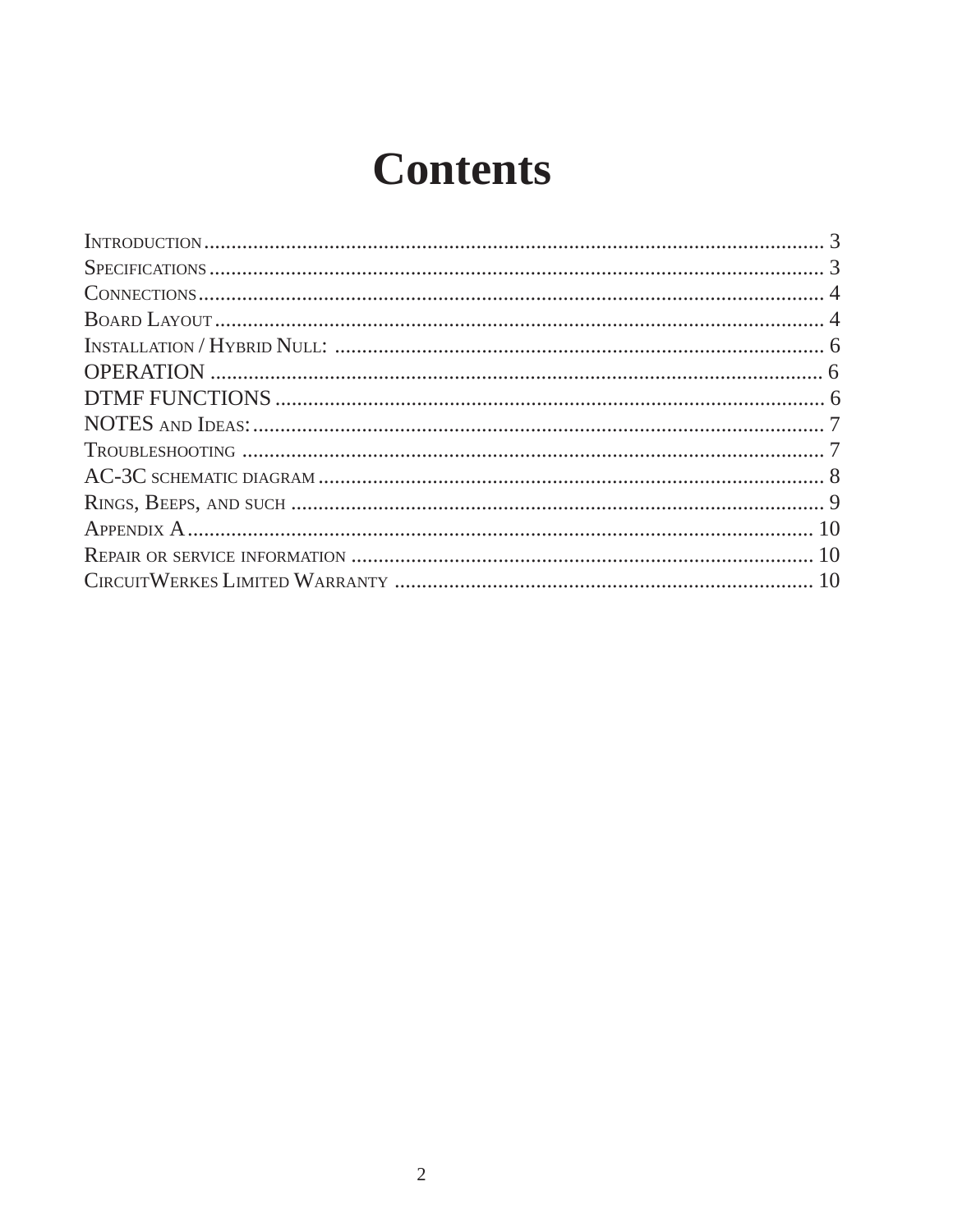#### **INTRODUCTION**

Thanks for buying the CircuitWerkes AC-3 autocoupler with ComboLok.

The AC-3 is a hybrid autocoupler with provisions for remotely controlling and monitoring its functions. The integral analog hybrid provides for some separation of incoming and outoing audio. Builtin audio compression on the send line keeps outbound levels from exceeding -10 dBm into the phone line while keeping average levels high. The ComboLok option gives you secured access and a set of two form C relay closures that energize when the coupler answers the line and the proper password is enetered.

#### **SPECIFICATIONS**

Power : supplied wall transformer or other 12 volt or higher (AC or DC) supply. Polarity is unimportant. Online current draw <100mA. Offline current draw is approx 20mA.

Audio In: Unbalanced 50k input impedence.

Audio Out: Low impedence (apoprox 150 Ohm) unbalanced output with approximately 10dB of gain over normal phone line levels (which brings the output level up to about 0dBm on peaks).

Relay contacts: The N.O. contacts from SIP relay K2 close either when the unit is UNLOCKED or upon pickup (jumper J3 selects whether the closure is momentary or latching for the duration of the call) and are good for 10VA up to 30 volts. Higher voltages or currents should be slaved to a suitably large relay. If you slave a big relay off K2's contacts be sure to use a snuffer diode so the inductive kick from the coil of the slave relay won't weld K2's contacts. By default K2 is activated by the unit being UNLOCKED. To change K2's operation so that it gets energized at pickup see DTMF functions on page 7.

K3's form-c contacts are good for up to 2 amps. K3 is energized after the calling party has entered the unlock code (combination) properly. It remains energized until the end of the call.

The ComboLok option also provides you with various setup options not available on a stock AC-3 autocoupler. Remote forced hangup, dtmf triggered tone generator, the option of making K2's action follow the lock status or coupler pickup, and the ability to remotely turn on or off whether the AC-3 requires a password to be unlocked. None of these dtmf operated functions are available until the unit is unlocked.

The ComboLok's UNLOCK password is four digits long and can be easily changed by the user.

The factory default UNLOCK code is 6736 (spells OPEN on the telephone keypad).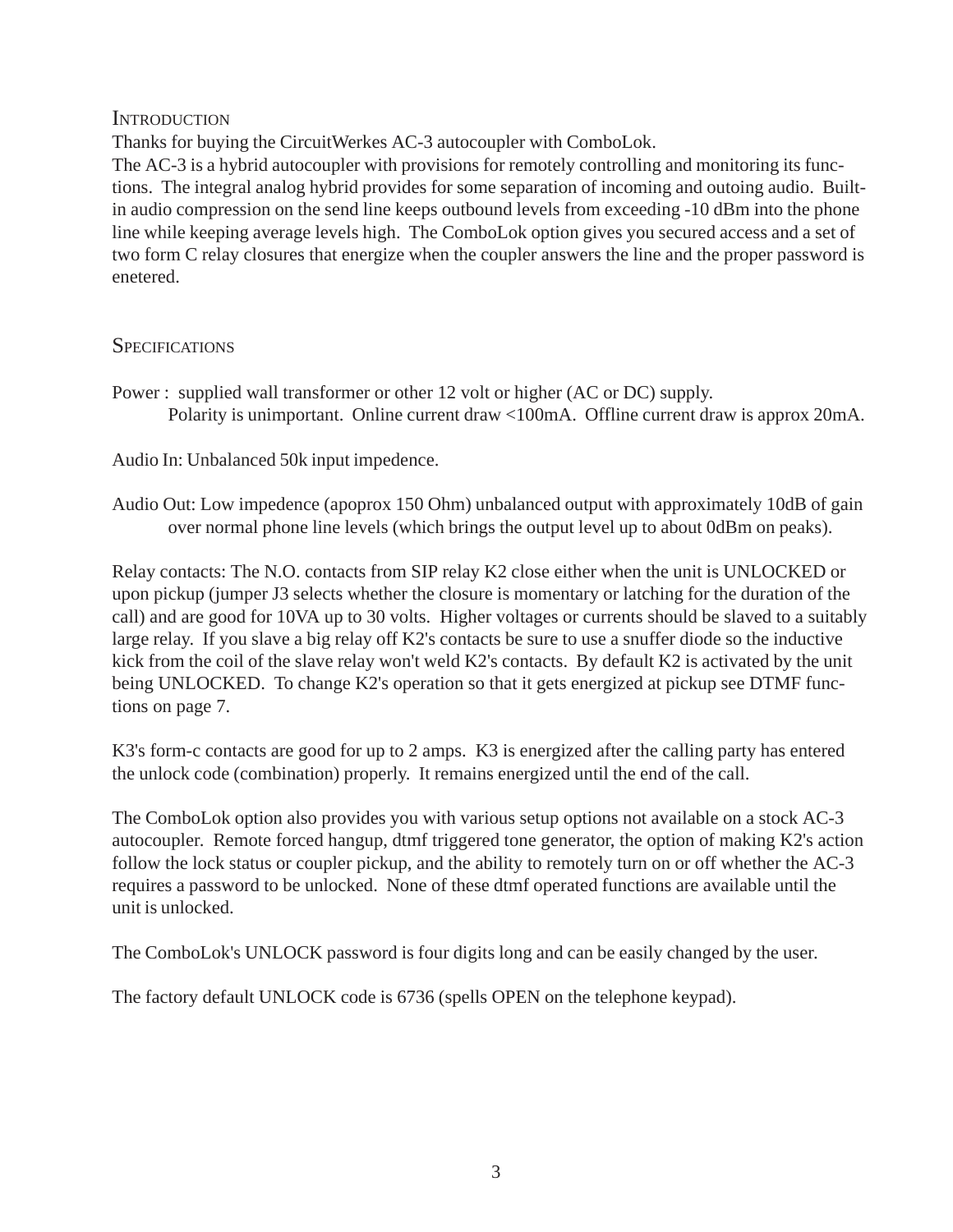#### **CONNECTIONS**

Installation is fairly straight forward. Captive-wire screw terminals make all connections to the unit except for the Telco line which attaches to the RJ-11 jack. Mount your AC-3 away from excessive high temperatures and humidity, wire it up and operate it as follows:

BOARD LAYOUT



#### **DESCRIPTION OF CONNECTIONS:**

1) Power. The stripped and tinned leads of the supplied wall transformer go here. Polarity of the supply leads is not important.

2) ComboLok relay contacts. The dual form-c contacts from the ComboLok relay (K3) are brought out here. K3 is energized upon entry of the correct combination by the calling party.

3) N.O. contacts for AUX Relay (K2). Jumper J3 determines whether this relay closure is momentary (about 200 milliseconds) or latching for the duration of the call.

4) Audio Out. Approximately 150 Ohm line level output. Unbalanced. 0dBm peak level.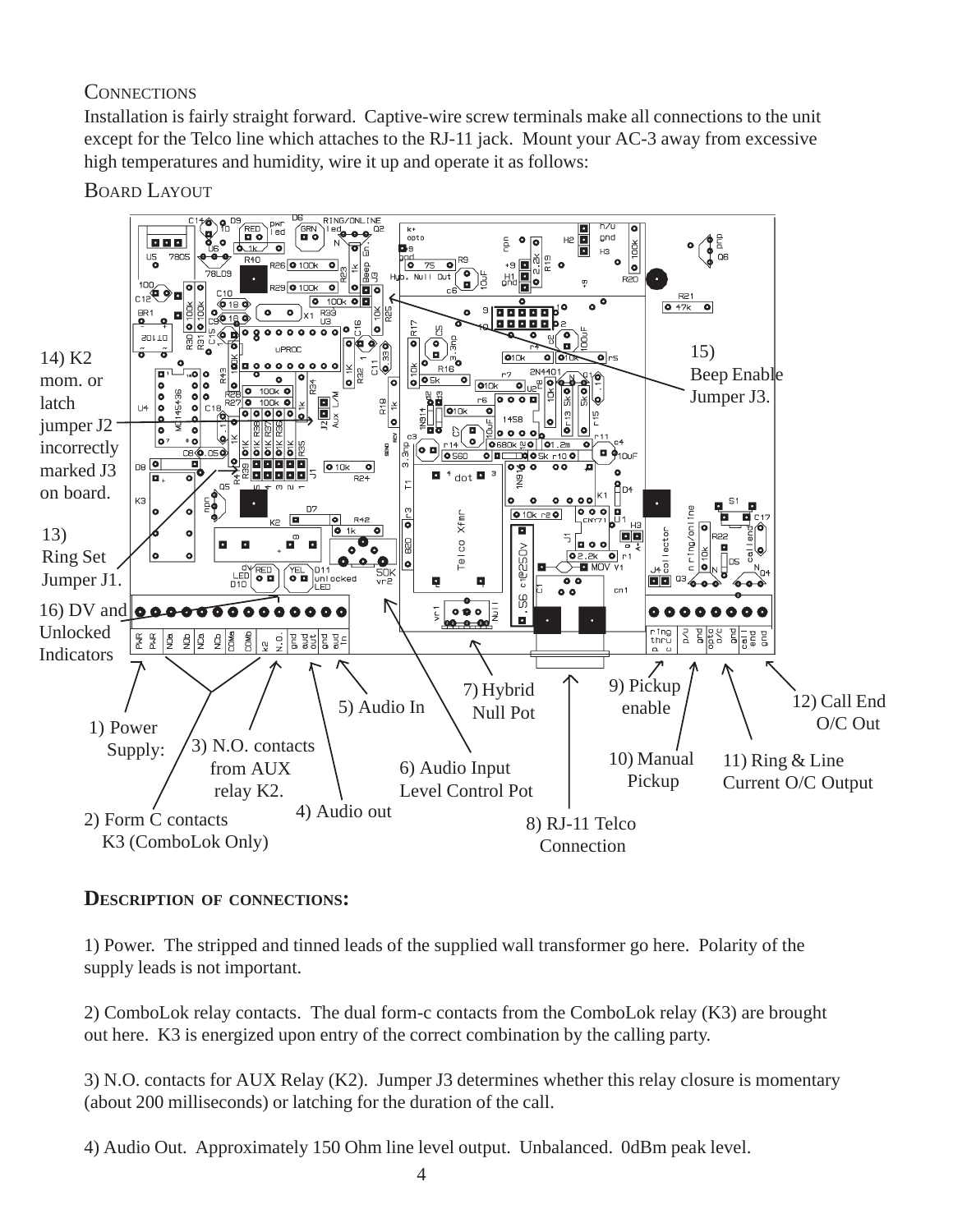#### CONNECTIONS Continued

5) Audio In. Approximately 50k input impedence. Can be driven with straight -10 to +10 unbalanced audio. Integral Compressor keeps average levels high while limiting maximum to legal FCC level of -10dBm. Adjust input level control for desired compression/level.

6) Input Level Control. Single turn pot.

7) Hybrid Null. Should be adjusted upon initial installation. Built in tone generator makes setting the null easy. See "Hybrid Null," on page 6.

8) RJ-11. Telco connection here. Center two conductors are tip and ring. Any standard/generic line cord (like the one we provide) will work fine. Normal dial-up "Loop Start" lines only. Ground start PBX telephone lines are not directly compatible with autocouplers. If you are hooking the AC-3 up to a PBX analog extension (an analog extension from a telephone system that emulates a normal dialup phone line) you may want to read about the CircuitWerkes CP-1 in the Options section at the end of this manual.

9) Ring Thru / Pickup enable. This pair of contacts must be shorted (normally jumpered by J4 just behind the terminal strip) for the unit to detect incoming rings. The contacts must also be shorted for the AC-3 to detect line current. If line current detection is interrupted during a call, the coupler will hang up.

A remote mounted switch attached to these two conductors could be used to control whether the coupler answers and to force a hangup of an already-answered call. The pin labelled 'p' is the microprocessor pull-up while the pin labelled 'c' is the collector of the ring/line optocoupler.

10) Manual pick up. Connected in paralell to S1 (behind the terminal strip), these two conductors can be shorted while the unit is OFF Line to initiate an instant pick up. If the switch is closed during power up (or the contacts shorted during power up) the coupler will reload its default UNLOCK password, 6736, erasing any custom UNLOCK code programmed in by the user.

11) Opto O/C. Ring detect and line current detect optocoupler U1 drives this open collector output. When a ring occurs, or when line current is flowing, this open collector transistor output will be energized.

12) Call end. A momentary open collector output that occurs at the end of each call.

13) Ring select J1. Jumper positions for setting how many rings the AC-3 should answer on. Unit comes factory strapped to answer after the second ring.

14) AUX L/M J2. Jumper position for selecting momentary or latching action on AUX relay, K2. If jumper shorted, K2 is momentary and closes for about 200 milliseconds. If J2 is open, K2's contacts remain closed until the unit hangs up. J2's function is independent of whether K2 is tied to pickup or lock status.

15) Beep Enable J3. This jumper can be removed if you wish to have no beeps. If the jumper is left on, beeps will occur at pickup, upon entry of the ULOCK password, and at various other times.

16) LED Indicators: Red indicates that a valid dtmf tone is being received. Yellow indicates that the AC-3 is unlocked.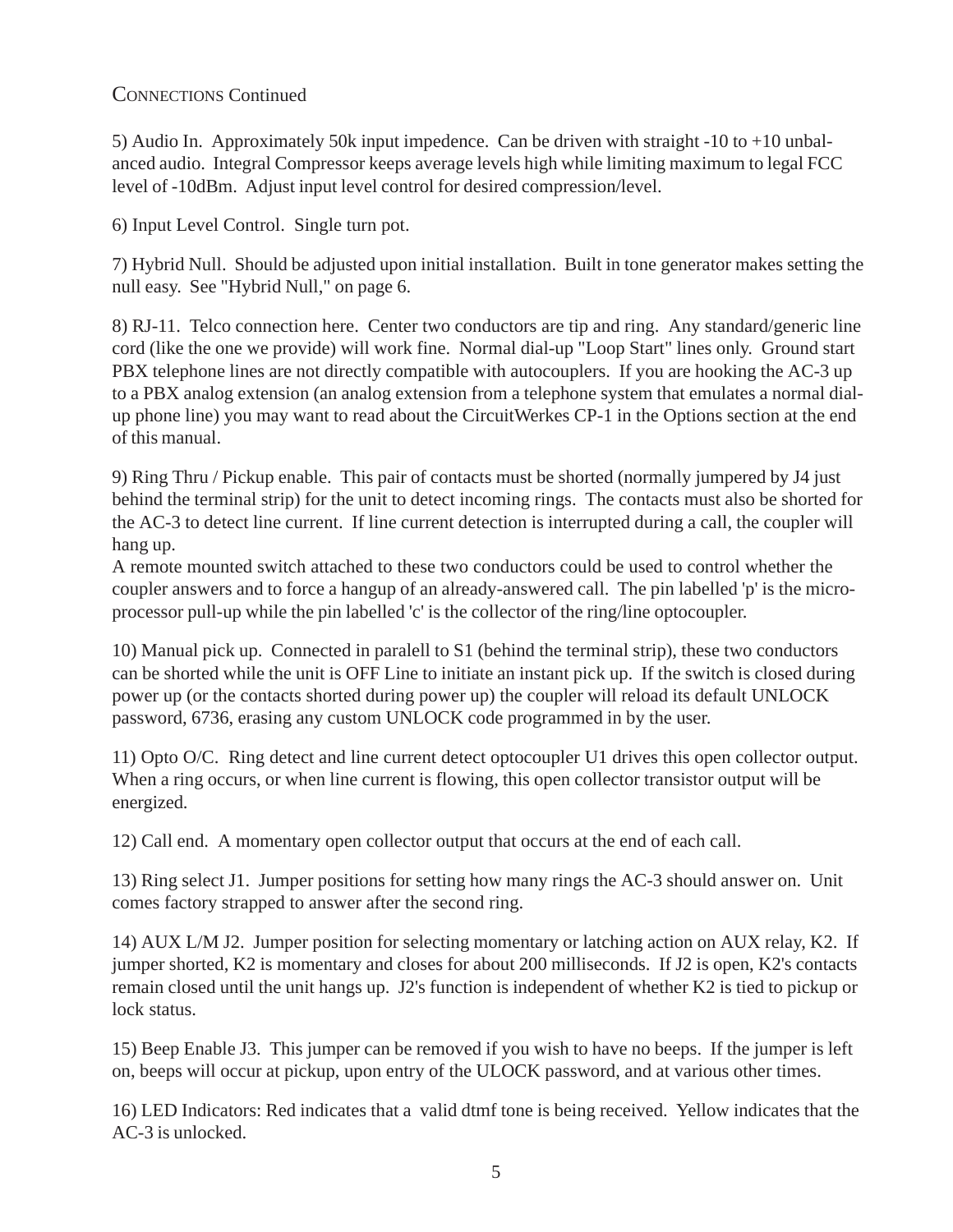#### INSTALLATION / HYBRID NULL:

Once you've mounted your AC-3 and wired it for power and Telco line, it is ready for the next-to-last step, the hybrid null adjustment. This is accomplished by monitoring the AC-3's audio output connection with a console input, an amplified speaker, or even an analog voltmeter. Dial up the coupler, enter the UNLOCK password, then trigger the built-in tone generator (press #5 on the telephone keypad to start the tone generator). Adjust the Null Pot (VR1, besdie the RJ-11 connector) pot for a visible or audible null. The null adjustment may have to be repeated if you change phone lines attached to the AC-3 or if your phone lines are modified, changed , or repaired by your telephone company. After the null is adjusted, connect your audio in and/or out wiring. Your AC-3 is now ready to use.

#### OPERATION of the AC-3 with ComboLok

Your installed AC-3 will remain dormant until it either detects incoming rings or you press the manual pickup switch S1, or its remote control equivalent. If the proper number of rings occur as the pickup trigger, the unit will pickup in the LOCKED state. The UNLOCK password must be entered within approximately fifteen second (only three tries are permitted) or the unit will hang up on the caller, still locked. If S1 is used to force the coupler online it will also automatuically UNLOCK the coupler.

Unless the BEEP Enable jumper (J3) is removed, the unit will beep down the telephone line at pickup. It beeps twice if locked and once again when the UNLOCK code is entered correctly or once if already unlocked (as when S1 is pushed to force a pickup or when password checking is turned off ... see DTMF FUNCTIONS on this page for details).

The Yellow Unlocked LED lights up and relay K3 is energized when the unit is unlocked .

You can stay ONLINE as long as you want after the password is entered.

When the caller hangs up - your AC-3 should hang up either instantly or within about twelve seconds depending on the variety of Central Office switching gear your telephone company uses. If it just hangs on the line interminably, you may be in one of the very few areas where the local telephone company does not employ what is typically known as CPC, short for Calling Party Control. If this occurs see Appendix A near the end of the manual for your options.

#### DTMF FUNCTIONS

While online (and UNLOCKED) the caller can access several special functions with preset dtmf codes. Remeber that you must first be UNLOCKED to perform any of these functions.

*7764* (spells PROG on the telephone keypad) initiates a programming mode for setting a new UNLOCK password. After entering 7764 you will hear long beep, short beep, long beep, short beep (a Morse code 'C') signalling you to enter the new unlock code. After you've entered the new unlock password you will hear two short beeps promting you to enter the new password agin for verification. After you eneter the same password again the system acknowledges the new password by beeping long, short (Mose code N). Once your call is complete and the AC-3 has hung up, subsequent access will require the new password to UNLOCK the AC-3.

Example 7764 (beeps:long,short,long,short) 1234 (beep beep) 1234 (long beep, short beep) Changes the UNLOCK password to 1234 for subsequent calls. UNLOCK passwords cannot start with the pound symbol (#) as it is reserved as a prefix for other special functions as follows: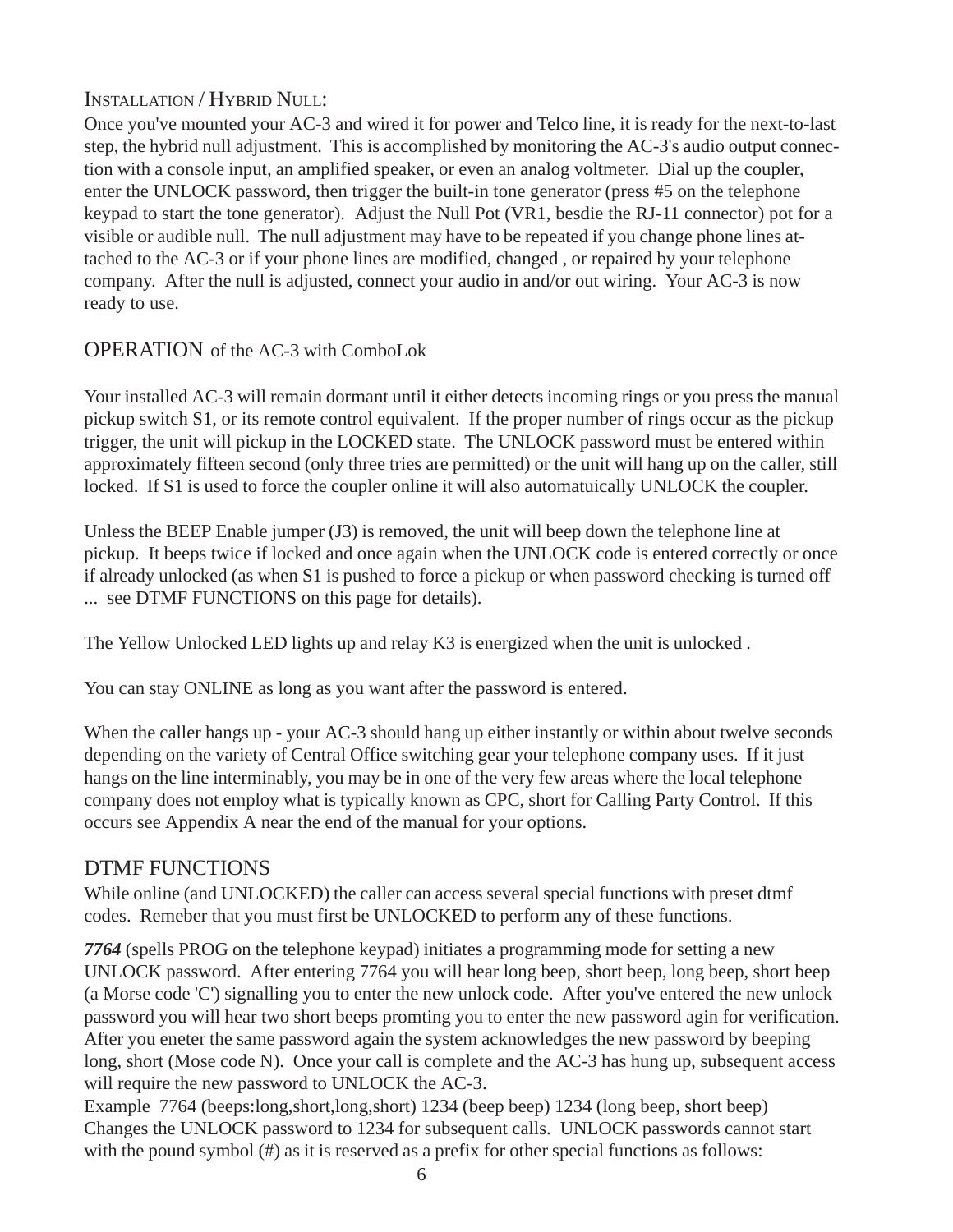#### DTMF FUNCTIONS CONT'D

*#1* turns off password checking for subsequent calls allowing unrestricted access. *#2* turns on password checking for subsequent calls. FACTORY DEFAULT

*#3* makes K2 operate based on the lock status. K2 will be energized upon entry of the correct UNLOCK password. J2 (AUX L/M jumper) determines whether K2 is momentary or if it stays latched until the call ends. FACTORY DEFAULT

*#4* makes K2 operate based on the AC-3 initially picking up a call. J2's function doesn't change.

*#5* starts a 16 second "test tone" which gets sent down the phone line for sdetting levels or nulls.

*#6* forces the AC-3 to hang up immediately.

#### NOTES AND IDEAS:

Try using the K3 (form-c) contacts to switch audio to or from the unit ONLY after the unit is UNLOCKED. If you set K3 to operate from lock status you can use it as a signal that an authorized caller is online.

If you'd like to slave a relay on the OPTO O/C output or the callend output, remember that the emitters of Q3 (the opto's slaved transistor) and Q4 (callend) are tied to the AC-3's ground buss.

#### TROUBLESHOOTING

If you are having trouble with your AC-3 please try to characterize the trouble before calling for tech support. Things to check:

| Observations:                                                                                             | <b>Likely Cause</b>                                       |
|-----------------------------------------------------------------------------------------------------------|-----------------------------------------------------------|
| NO Power LED (the red LED that<br>sticks through the flat front panel).                                   | Power supply dead.                                        |
| Unit doesn't pick up after prescribed number<br>of rings and ring (green) LED doesn't light during rings. | Optocoupler U1 dead.                                      |
| Unit picks up then immediately hangs up.                                                                  | Optocoupler U1 dead.                                      |
| Passwords don't work to unlock unit, but red 'dy'<br>LED does light up when dtmf tones are entered        | Password memory is glitched<br>reset to defaults (page 5) |
| Ring/Online (green) LED not on, but unit picks up<br>phoneline anytime phone line is connected.           | MOV shorted.                                              |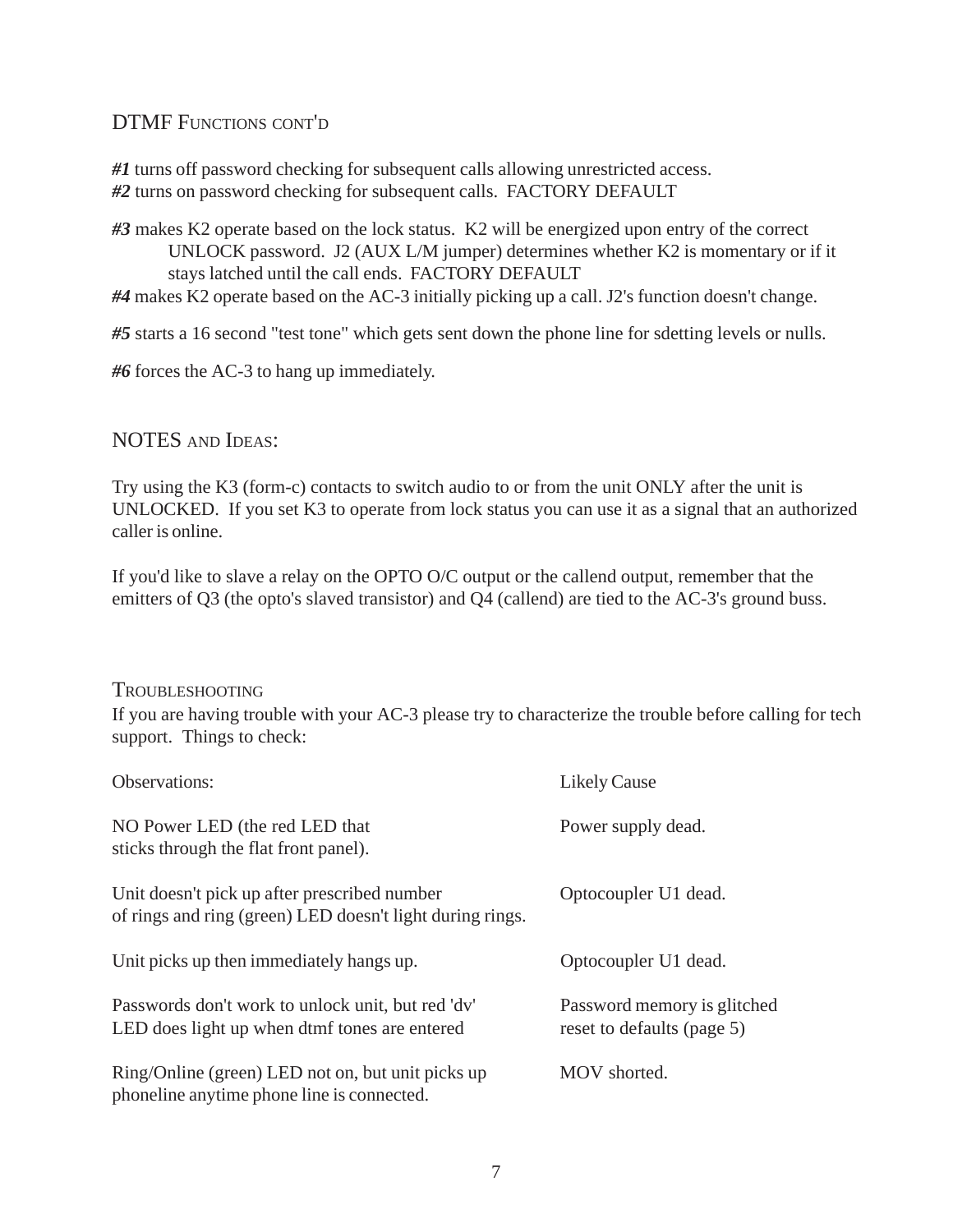

8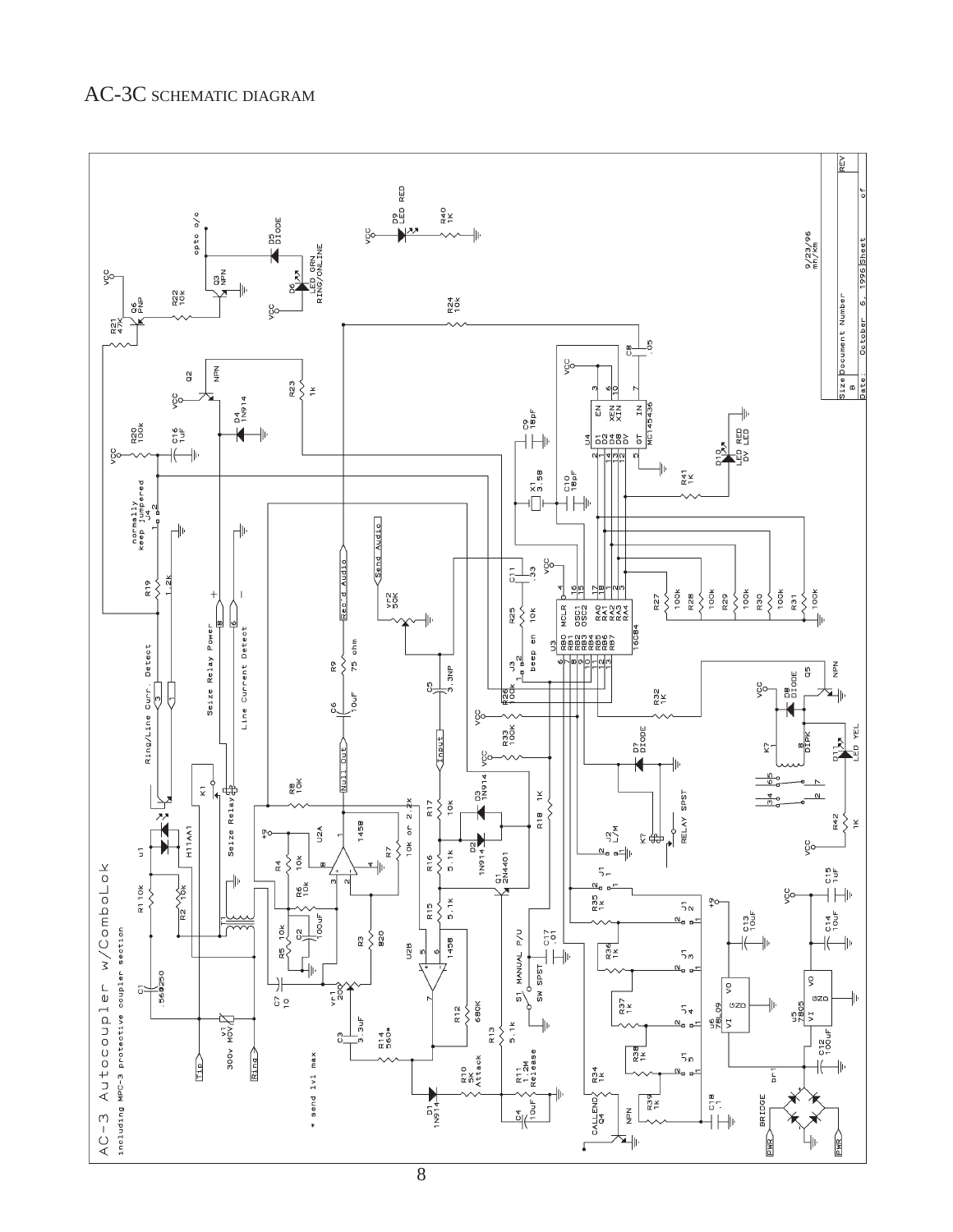Changing which ring the AC-3 answers on is accomplished by moving the ring set jumper J1. The unit comes factory set for two rings. The five positions of J1 are marked 1-5. If the jumper is completely removed the unit will answer after ten rings.

To disable the AC-3's beep upon pickup, remove the beep enable jumper, labelled "Beep En.," near the green LED.

To make the AC-3's auxiliary relay (K2) operate in a latched fashion (for the duration of the call) remove the "Aux L/M" jumper located between U3 (the microprocessor) and J1, the ring-select jumper pins. The Aux relay is factory set to operate in momentary mode at pickup.

If you intend to monitor the line-current / ring optocoupler's open-collector output AND control when it is presented to the microprocessor for signalling, remove Jumper J4, beside the RJ-11 jack. For normal Autocoupler operation this jumper MUST be left ON. This jumper is accessible with the AC-3's top on.

*Changing the ring select, beep enable, and Aux relay mode jumpers requires removing the top cover of the AC-3's enclosure.*

To remove the top cover of the AC-3, first remove the optional rack mount panel (if so equipped) then press the Red and Green LEDs on the front panel in with your fingertip so the fronts of their lenses are even with the front of the case. Next remove the four (keps) nuts from the case and remove the top half. You now have access to the main board.

The board layout on page four gives you the locations of the jumper positions noted above, and more.

Reassembling the case: Gently pull the two, front-panel LEDs straight forward about 1/4" so the flat edges (where the leads come out) are roughly even with front edge of the bottom plate. Next angle the fronts of the leds down just slightly, somewhere around 30 degrees. Place the top of the box on with the front angled down to roughly match the angle of the leds and position it so the LEDs enter their round holes in the front edge of the box. Gently move the box-top into position over the front two 6-32 studs (at each side of the bottom plate) and lower the top onto the front studs first then the back. With just a little luck your LEDs will have made it through the front panel with no problem. If one or both of them don't quite make it through, take a long, thin, regular screwdriver and gently push them through from behind; you can do this with the top on. Replace the (keps) nuts that hold the top in place and reattach your rack plate, if so equipped.